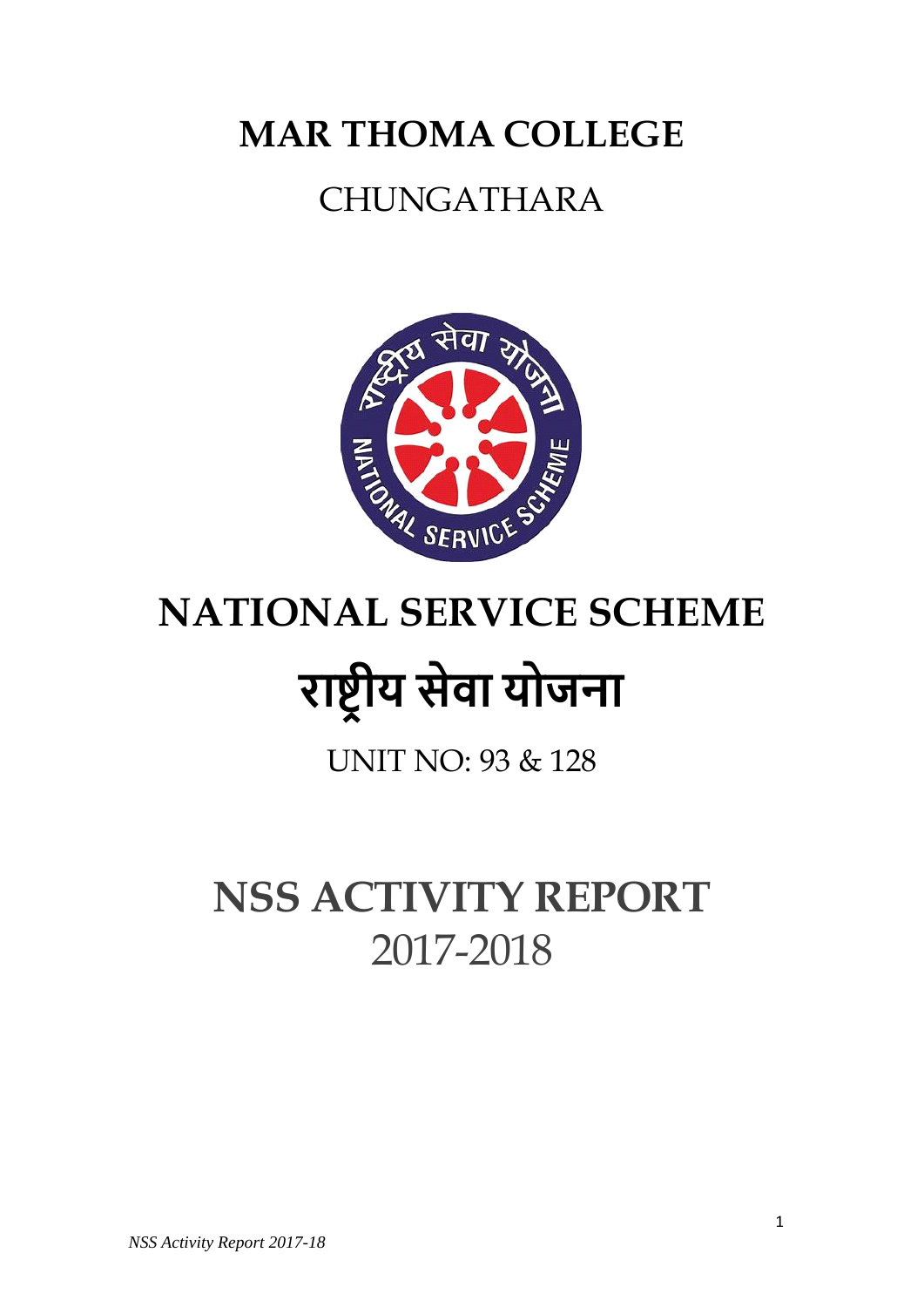### **Paddy Cultivation**



As part of the regular work, the college NSS Units took the land in possession of Chaliyar Hospital Land for paddy cultivation near the Nilambur Railway Station. About 45 student volunteers participated in this programme.

#### **Orientation for First Year Volunteers**

An orientation programme was conducted on 17<sup>th</sup> July, 2017 for the 1st year volunteers. The orientation aimed to provide a basic information to the volunteers about the principles and objectives of National Service Scheme. The meeting was conducted at the audio visual hall of the college. Smt. Sameera M.P (District NSS Co-Ordinator) delivered a talk to volunteers about the importance of NSS.

#### **Inauguration of Subhiksha Project**



The inauguration of the Subhiksha Project was conducted on 18th July, 2017 at the seminar hall. It was a project envisioned to provide food to nearby palliative center on monthly basis. Our principal, Dr. Raina

Thomas, inaugurated the new project by handing over the collected money to Mr. Babu Shareef (Palliative Worker). The NSS volunteers ensured their participation.

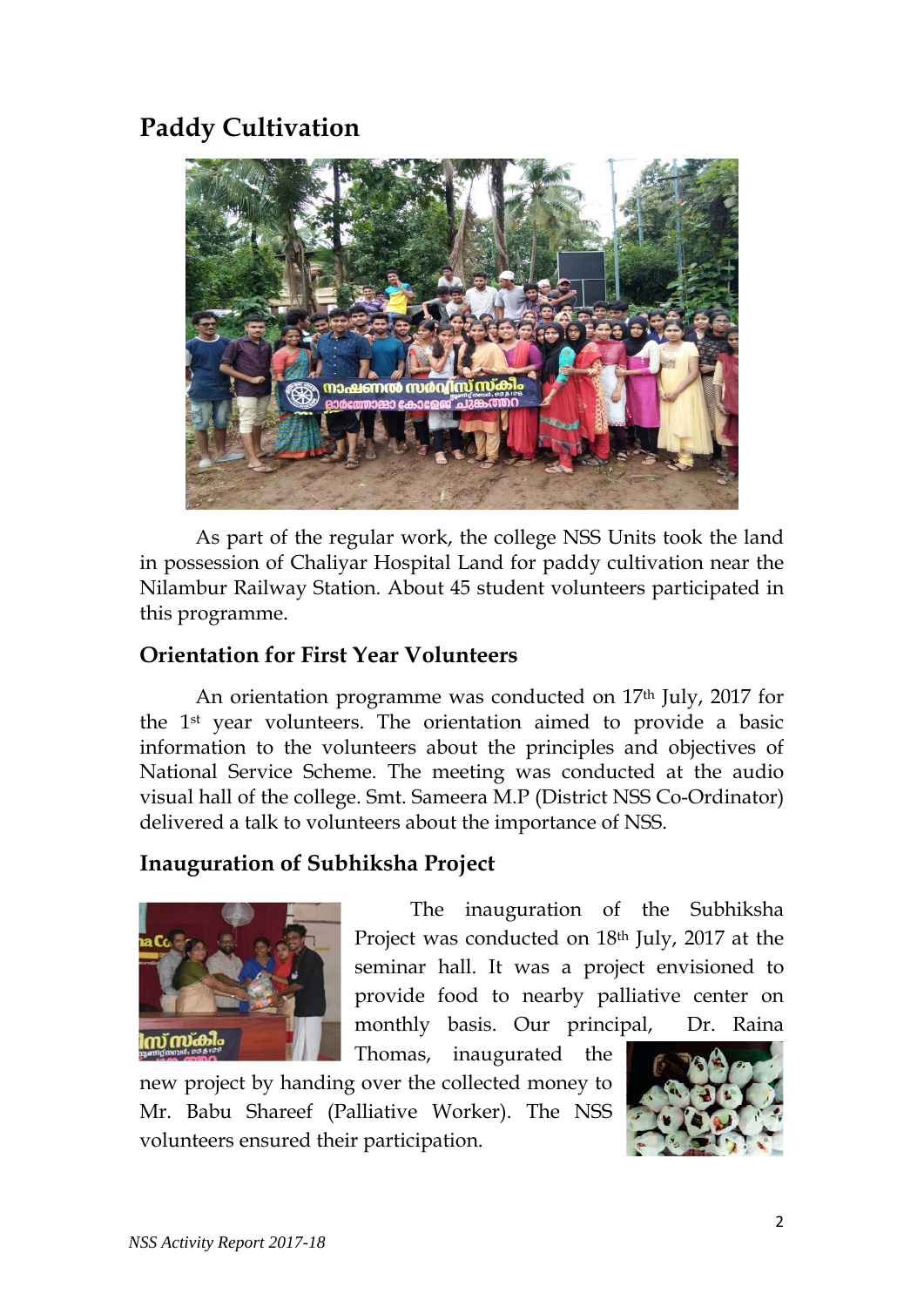#### **Seminar on Legal Service**

The seminar was conducted in the college in collaboration with the Legal Literacy Mission on 19th July, 2017.

#### **Swachhta Pakwada**



A one day seminar was taken by Sri. Muraleedharan at the college seminar hall and inaugurated two weeks long Swachhat Pakwada activities on 31st July, 2017. All NSS volunteers attended the seminar.

As part of Swachhta Pakwada Activities, the volunteers cleaned the campus and the bus stand nearby. The NSS volunteers made their active participation in this programme.

#### **Swachh Bharath Rally**

By holding the message of **Swachh Bharath Mission**, the NSS units conducted a rally on 14th August 2017, holding the quotes about Swachh Bharath mission, from the college to the town. The rally was inaugurated by the principal, Dr. Raina Thomas.



#### **Sevens Football Tournament**

The college NSS Football Team participated in the Sevens Football Tournament held at MES College, Mampad on 14th September, 2017.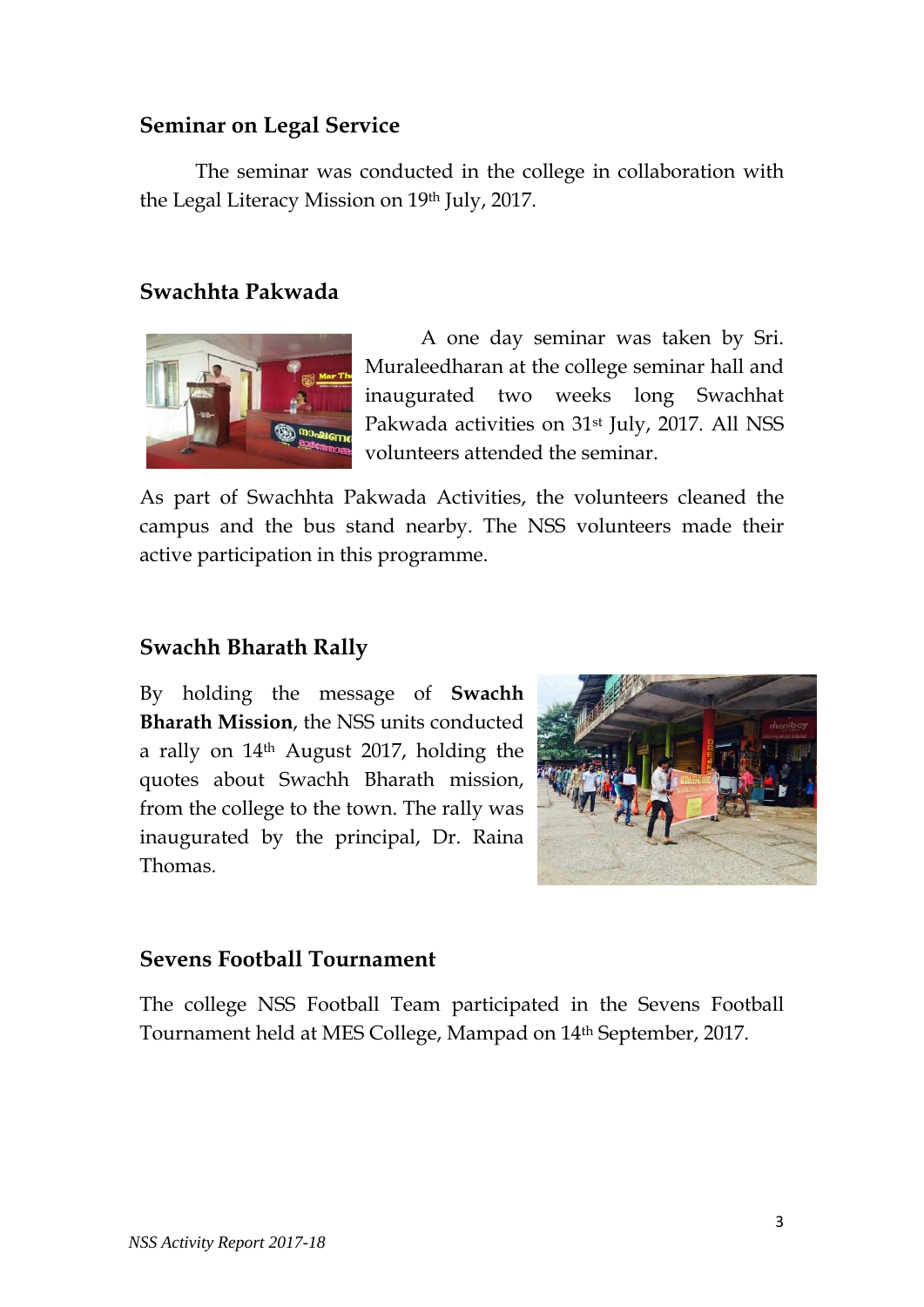#### **National Integration**



A talk on National Integration was conducted on 02nd October, 2017, in the seminar hall by Sri. Balabaskaran, winner of the Best Teacher award in the state. As part of the Gandhi Jayanthi celebrations, all the NSS volunteers participated in the talk session and thereafter, a rally on National Integration Day.

#### **Aptitude Test for 1st Year Students**

An aptitude test was conducted on 03rd October, 2017 for first year volunteers as part of the selection process. The test was arranged at the library hall.

#### **Community Health Center (C.H.C) & Adopted Village**

A maintenance work of C.H.C, Chungathara was conducted on 07<sup>th</sup> October, 2017 by the first year NSS volunteers.

The colony at Kottepadam, the adopted village was cleaned by the student volunteers as part of the modification work of adopted village.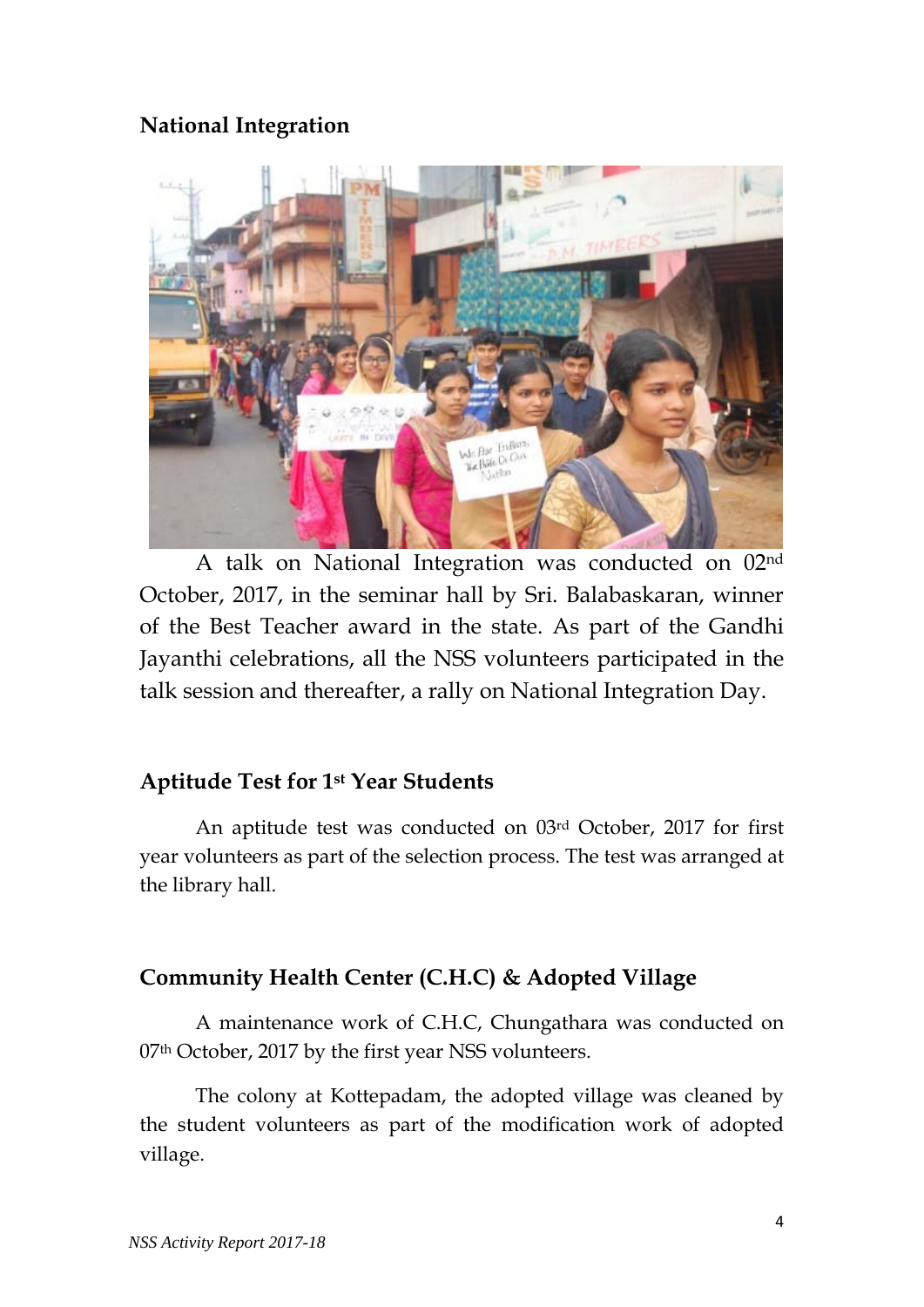#### **Vimukthi Day Celebration**

An awareness session was organised on 12<sup>th</sup> October, 2017 on behalf of the Excise Department as part of Vimukthi Day. Our college Principal inaugurated the programme.

Programme officers, NSS secretaries and Teaching staff attended the programme. The student volunteers presented a skit and a short film as part of the programme.

#### **Pre-Republic Day Selection Camp**

Our student volunteers, Mr. Ajesh P.S and Mr. Mohammed Jahash P.M attended the Pre-RD Parade Camp at Christ College, Irinjalakuda on 21st October, 2017 as part of the national integration. Later, Mr. Ajesh P.S was selected for the Pre-RD camp in the south region.



#### **Workshop on Shuchithwa Mission**

A One-day workshop was held at Malappuram, as part of Shuchithwa Mission campaign on 26th October, 2017. The following volunteers attended the programme.

| 1. Mr. Kevin Johnson (Dept. of Physics)                 |                        |
|---------------------------------------------------------|------------------------|
| 2. Miss. Rebekka                                        | (Dept. of Commerce)    |
| 3. Mr. Akshay                                           | (Dept. of Commerce)    |
| $\Lambda$ $\Lambda$ <sup>t</sup> $\Lambda$ <sup>1</sup> | $(D_{\text{max}} + C)$ |

4. Miss. Dilna (Dept. of Commerce)

#### **A Cleaning Drive**

A Cleaning Drive was organized by Mithra Yojana club on 05th November, 2017. 54 volunteers participated and cleaned the Poochakkuthu forest area.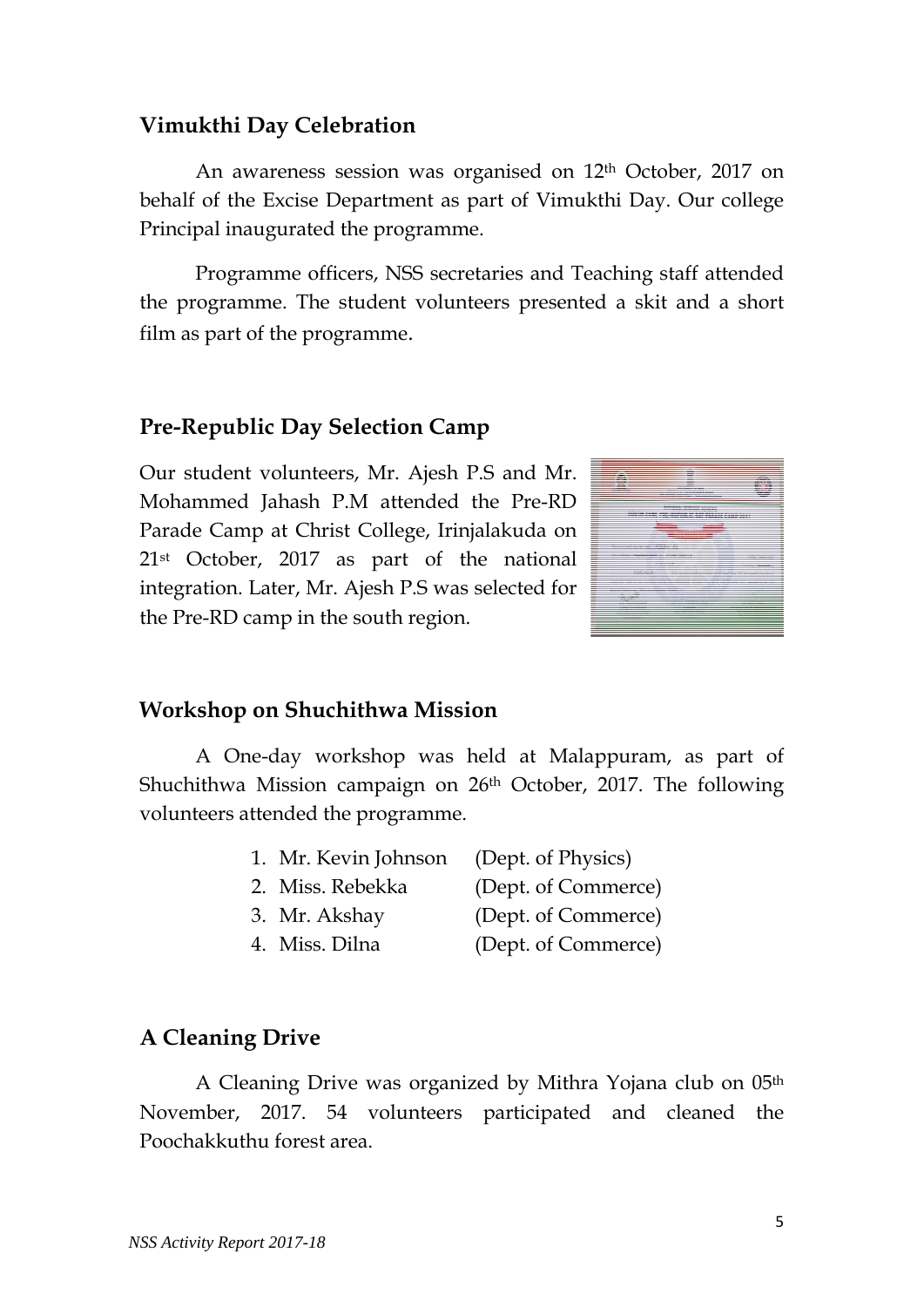#### **Western Ghats Day Celebration**

An open canvas in Connection with Western Ghats was inaugurated by Prof. Renji P. Mathews, Department of Botany on 15-11- 2017. All the students and teachers of the college Participated in this programme and made it a memorable event.



#### **National Integration Day and Communal Harmony Week**

The NSS units of Mar Thoma college Chungathara celebrated the National Integration Week with a Flash Mob and a Students rally. In the rally students raised slogans to create awareness among the public about the importance of Communal Harmony Week. 110 Volunteers and 3 faculty members participated in the rally which started from the college campus to Chungathara town.

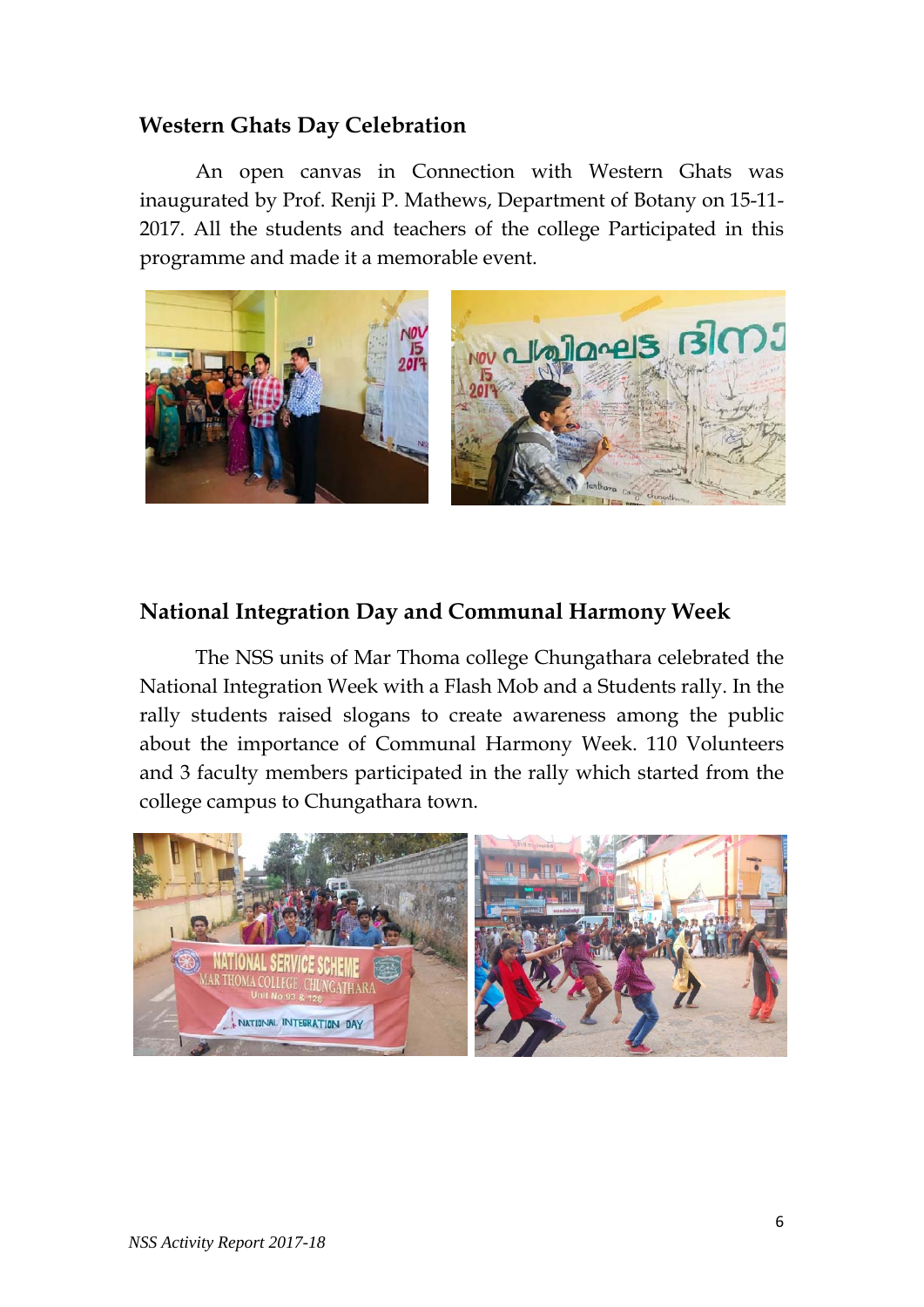#### **Friends of Nature - Leadership Programme**

Four volunteers were selected for Friends of Nature- A Volunteer Leadership Programme, conducted on 21-11-2017. Nikhil K.R, Abhijit P, Fathima Jumna and Suhail E P participated in the leadership camp.

#### **Palliative Care Day Celebration**

NSS volunteers of our college arranged a flash mob as part of Palliative Care Day celebrations. As part of the programme, the rally visited the nearby educational institutions and public places in Nilambur Taluk. The public were supportive with contributions and the money was handed over to the Palliative care authorities.

#### **Special Camp** –*'Pratheeksha'*

 A Seven day camp was organized at Paramba Government U.P School from 25-12-2017 to 31-12-2017, 100 volunteers and Programme officers are participated in the camp. The aim of the camp was road construction and drainage construction.

#### **Construction Work**

The camp volunteers undertake the following major Programme with in the camp period.

- 1. School Modification
- 2. Road Construction
- 3. Toilet Pit Construction
- 4. Bridge Construction
- 5. Umbrella Making Workshop

#### **Christmas Celebration**

 Christmas celebration was conducted in the NSS camp, on 25th December, 2017. Volunteers arranged several programmes along with the carol service.